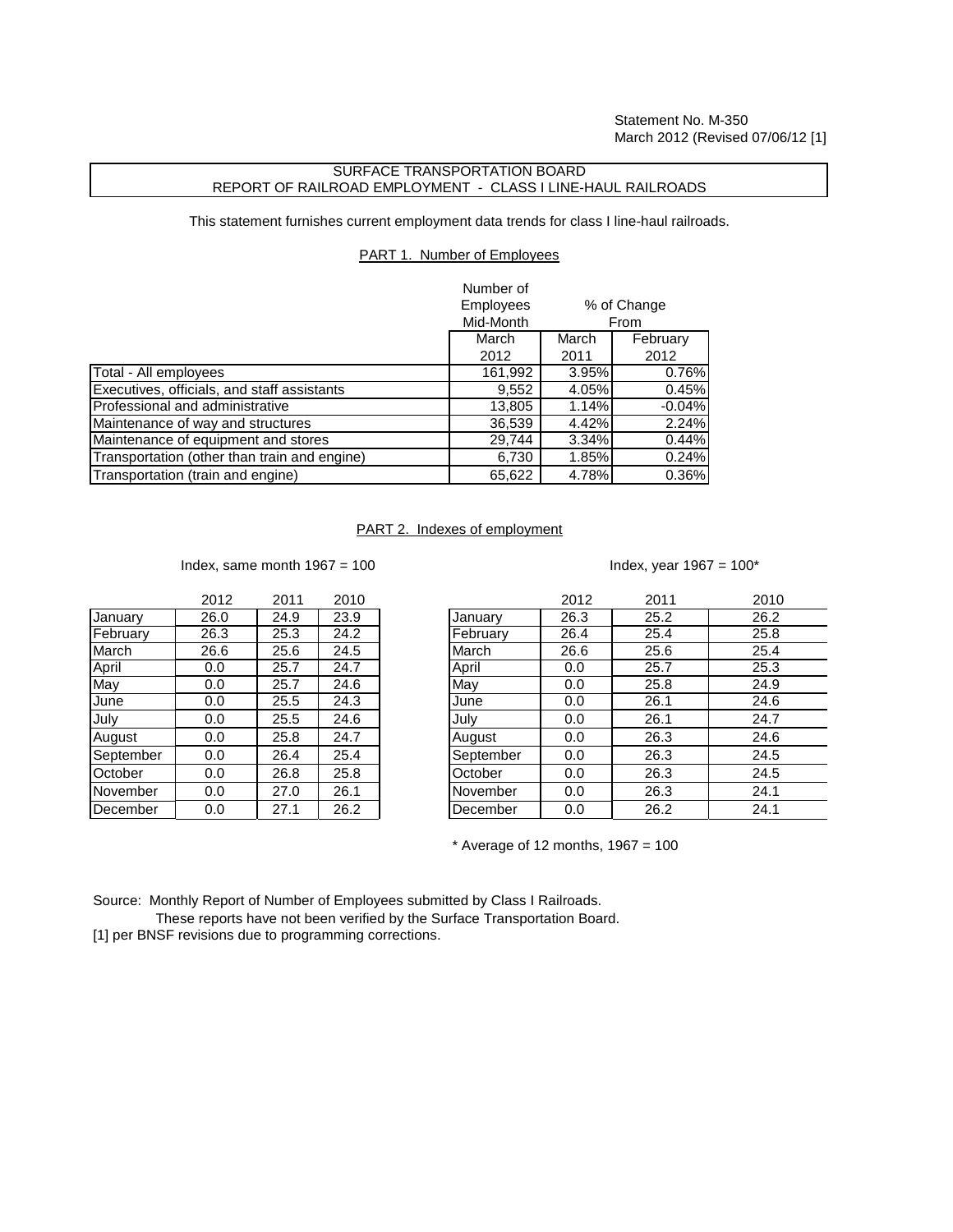| <b>CARRIER</b><br>March 2012 (Revised 07/06/12 [1])                    |                                      | L100                                     | L 200                        | L 300                              | L 400                        | L500                        | L600                               | <b>TOTAL</b>                       |
|------------------------------------------------------------------------|--------------------------------------|------------------------------------------|------------------------------|------------------------------------|------------------------------|-----------------------------|------------------------------------|------------------------------------|
| <b>BNSF</b><br><b>CSX</b><br>CN/GTW<br>(Includes all CN US Operations) | 130500<br>121500<br>114900           | 1,729<br>1,317<br>365                    | 3,850<br>3,027<br>524        | 8,779<br>6,809<br>1,781            | 7,402<br>5,109<br>816        | 1,654<br>1,677<br>357       | 17,459<br>11,230<br>2,176          | 40,873<br>29,169<br>6,019          |
| <b>KCS</b><br><b>NS</b><br>SOO<br>UP                                   | 134500<br>117100<br>137700<br>139400 | 267<br>1,897<br>307<br>3,670             | 384<br>2,653<br>374<br>2,993 | 491<br>6,298<br>959<br>11,422      | 367<br>6,085<br>596<br>9,369 | 75<br>1,427<br>214<br>1,326 | 1,264<br>12,146<br>1,549<br>19,798 | 2,848<br>30,506<br>3,999<br>48,578 |
| <b>TOTAL</b>                                                           |                                      | 9,552                                    | 13,805                       | 36,539                             | 29,744                       | 6,730                       | 65,622                             | 161,992                            |
| <b>NRPC</b>                                                            | 103000                               | 1,395                                    | 4,903                        | 2,846                              | 5,033                        | 2,972                       | 3,543                              | 20,692                             |
|                                                                        |                                      | March<br>2012                            | March<br>2011                | February<br>2012                   |                              | Year                        | % Change<br>Month                  |                                    |
| L 100<br>L 200                                                         |                                      | 9,552<br>13,805                          | 9,180<br>13,650              | 9,509<br>13,811                    |                              | 4.05%<br>1.14%              | 0.45%<br>$-0.04%$                  |                                    |
| L 300<br>L 400                                                         |                                      | 36,539<br>29,744                         | 34,994<br>28,783             | 35,740<br>29,614                   |                              | 4.42%<br>3.34%              | 2.24%<br>0.44%                     |                                    |
| L500<br>L600<br><b>TOTAL</b>                                           |                                      | 6,730<br>65,622<br>161,992               | 6,608<br>62,627<br>155,842   | 6,714<br>65,386<br>160,774         |                              | 1.85%<br>4.78%<br>3.95%     | 0.24%<br>0.36%<br>0.76%            |                                    |
|                                                                        |                                      | 1967<br>Months                           |                              | 2012<br>Months                     |                              | Ratio<br>Corresp.<br>Months | Ratio<br>Average<br>Month          |                                    |
| January<br>February<br>March<br>April                                  |                                      | 614,766<br>610,335<br>608,751<br>611,136 |                              | 160,129<br>160,774<br>161,992<br>0 |                              | 26.0<br>26.3<br>26.6<br>0.0 | 26.3<br>26.4<br>26.6<br>0.0        |                                    |
| May<br>June                                                            |                                      | 613,824<br>624,153                       |                              | $\mathbf 0$<br>0                   |                              | 0.0<br>0.0                  | 0.0<br>0.0                         |                                    |
| July<br>August                                                         |                                      | 623,096<br>619,419                       |                              | $\mathsf 0$<br>$\mathbf 0$         |                              | 0.0<br>0.0                  | 0.0<br>0.0                         |                                    |
| September<br>October                                                   |                                      | 606,714<br>597,271                       |                              | $\mathbf 0$<br>$\mathbf 0$         |                              | 0.0<br>0.0                  | 0.0<br>0.0                         |                                    |
| November<br>December                                                   |                                      | 593,568<br>590,100                       |                              | $\mathbf 0$<br>$\mathbf 0$         |                              | 0.0<br>0.0                  | 0.0<br>0.0                         |                                    |

Source: Monthly Report of Number of Employees submitted by Class I Railroads. These reports have not been verified by the Surface Transportation Board.